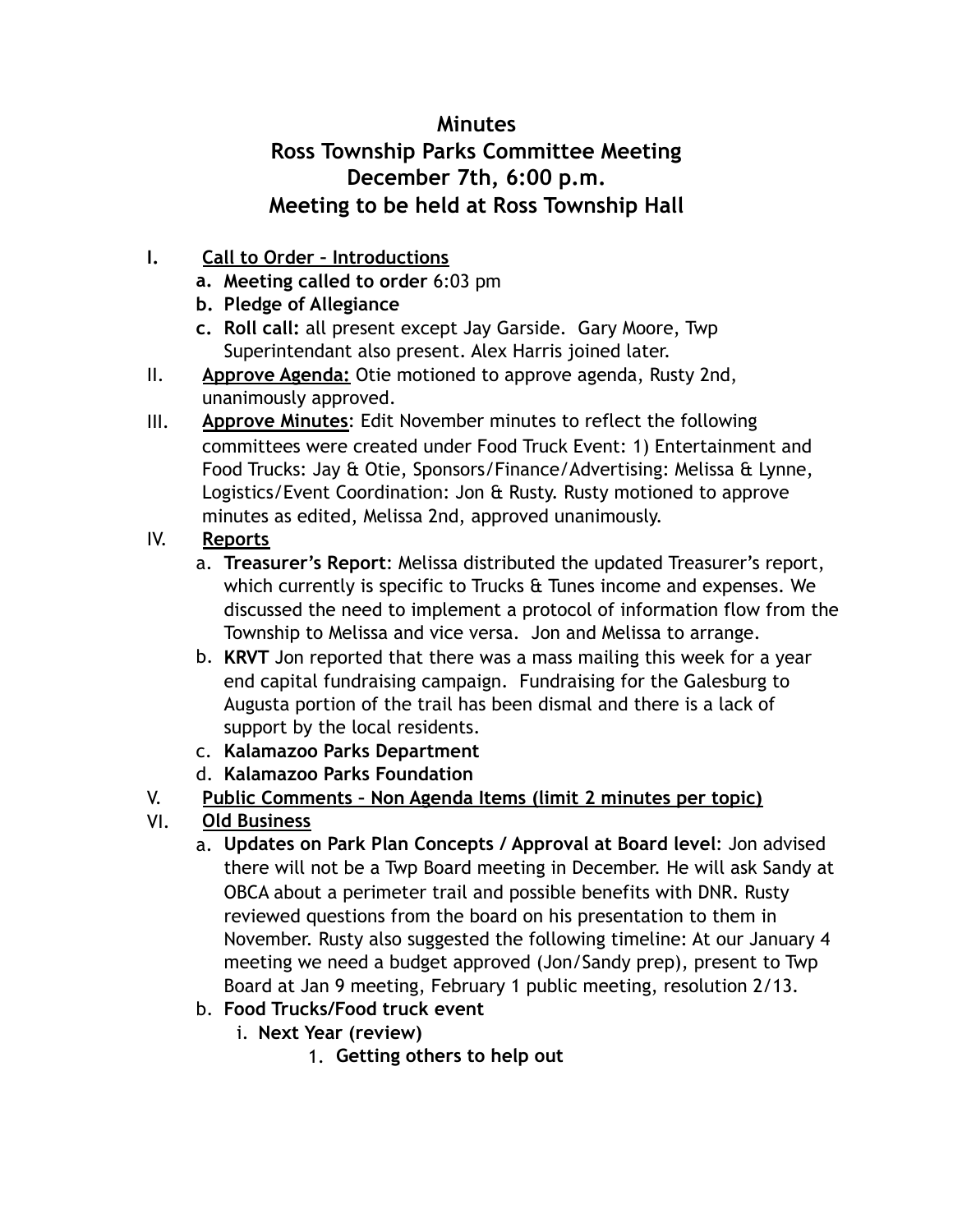- 2. **Scheduling:** Lynne motioned to approve the dates of June 18, July 9 and July 30, 2018 for Trucks & Tunes dates. Otie 2nd, approved unanimously.
- 3. **Music** we discussed the option of having "warm-up" entertainment. We should probably procure the main event first.
- 4. **Funding** This falls under sponsorship which Melissa and Lynne have been assigned. See above "amended minutes for committees.)
- ii. **Sponsors** We discussed the possibility of sponsoring a specific item, or making a tiered sponsorship.
- **c. Park at corner of 38th and M-89** Jon said he will be meeting with the Kzoo Parks Dept to look at M-89 proposed area on GLV property. Still waiting on MDOT engineers.
- **d. Follow up on projects** 
	- **i. Roof still out there, needs attention** Jon to contact Craig Lockerby
	- ii. **Paint bids** some bids have come in….
	- **iii.**We also discussed the power issue, Rusty and Jon will follow up.

## VII. **New Business**

a. **Replacing Alan Poling on the Committee** Zack Klipsch, CEO at Sherman Lake YMCA has expressed an interest in joining the committee, as has Erik Kammond who is in IT at Kellogg, and Alex Harris who is the current Township Park Manager. We discussed the importance of considering skill sets of individuals under consideration.

## b. **Schedule for next actions on the Committee**

- i. **Grant writing** Jon is going to ask Sandy if they can assist with this. (I think Melissa was going to check with Russ at Richland Twp as well?) Rusty brought up that our current park plan is valid through 2018. Melissa checked in with Kristy who confirmed the plan needs to be current for the grant that we are asking for, for 2019. Kristy recommended we use the next 60 days to get it current and submit by 4/1/18. Rusty confirmed that there is a draft of a new plan which will need to be revised, and Jon said he thought all the deficiencies from the last one had been completed. Gary to find the letters outlining those items and confirm completions. Also needed, are details of where matching funds will come from. Rusty mentioned the need for 15 days advanced notice of hearing (2/1/18). Gary to obtain details from lawyer on public notification.
- ii. **Budget** Jon, Melissa, Alex, to meet with Twp to set up a communication system and discuss budget.
- iii.**Scheduling for park activities** Melissa and Lynne will create a task schedule to keep us on track. However, we did decide that